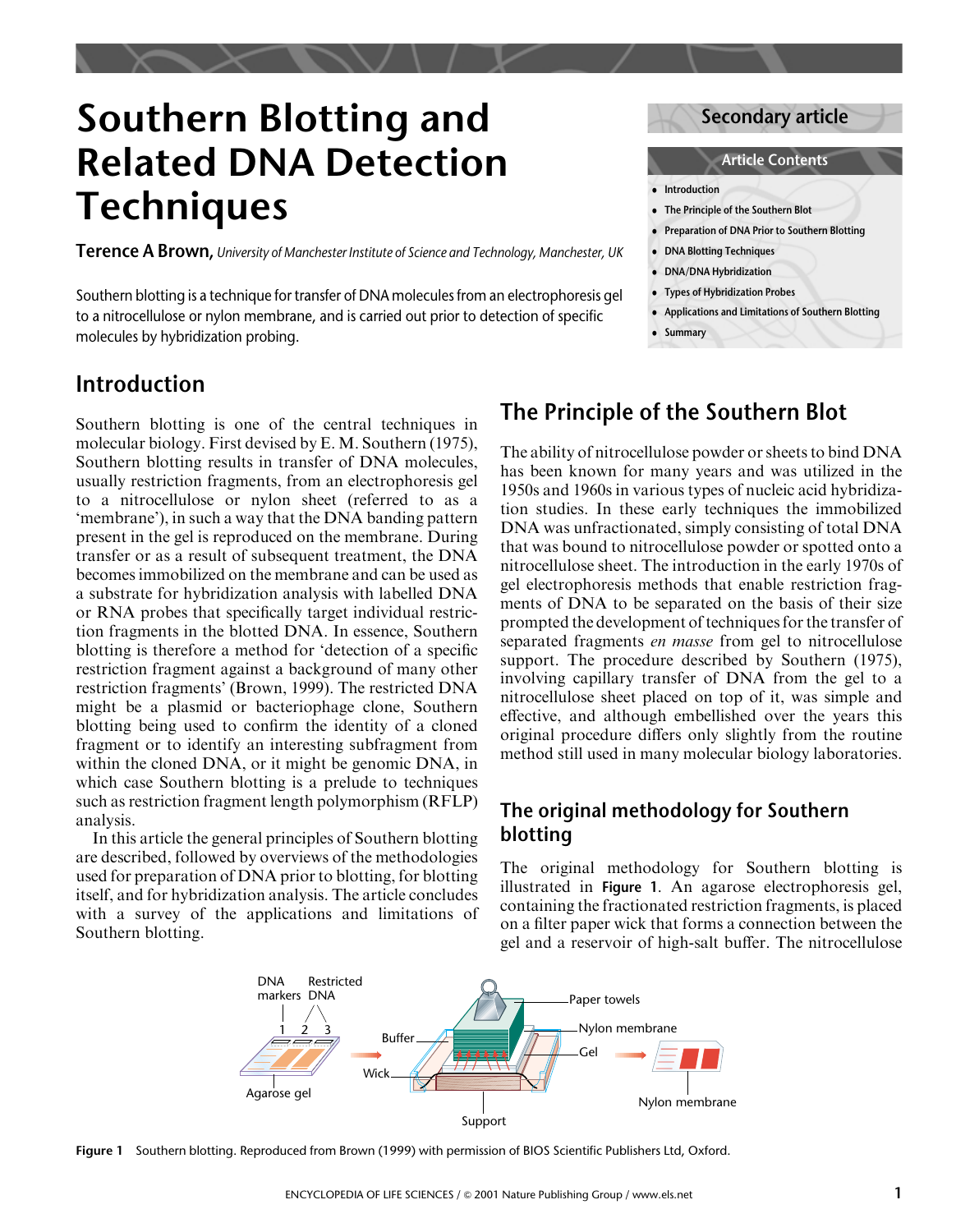membrane is placed on top of the gel and covered with a tower of paper towels that are held in place with a weight. Capillary action results in the buffer soaking through the filter paper wick, gel and membrane and into the paper towels. As the buffer passes through the gel the DNA fragments are carried with it into the membrane, where they become bound to the nitrocellulose. Effective transfer of fragments up to 15 kb in length takes approximately 18 h, roughly equivalent to 'overnight'. The only technical complication is the possibility that the buffer bypasses the gel by soaking directly from wick to paper towels,which is unlikely if the setup is assembled carefully.

#### More recent modifications to Southern blotting

The system shown in **Figure 1** is an accurate description of Southern blotting as still carried out in many laboratories, but various modifications have been introduced over the years to improve the efficiency of DNA transfer from gel to membrane. The major improvement has been the introduction of nylon membranes, which have three advantages over their nitrocellulose counterparts. First, nylon membranes are less fragile than nitrocellulose sheets, the latter tending to crack if handled roughly during Southern blotting, and usually disintegrating if attempts are made to carry out more than two or three hybridization analyses with the same blot. Nylon membranes cannot be damaged by handling and a single blot can be rehybridized up to ten times, this limit being due not to eventual breakage of the membrane but to the gradual loss of the blotted DNA during repeated hybridizations. The second advantage of nylon membranes is that under certain conditions (a positively charged membrane and an alkaline transfer buffer) the transferred DNA becomes covalently bound to the membrane during the transfer process. This is not the case with a nitrocellulose membrane, which initially binds DNA in a semipermanent manner, immobilization occurring only when the membrane is baked at  $80^{\circ}$ C. Transfer onto a positively charged nylon membrane can therefore reduce the possible loss of DNA that might occur by leaching through the membrane during the blotting process; it is also quicker, the transfer time being reduced from 18 h to 2 h. Finally, nylon membranes efficiently bind DNA fragments down to  $50 \text{ bp}$  in length, whereas nitrocellulose membranes are effective only with molecules longer than 500 bp. Nitrocellulose has not, however, been completely superseded because it has one significant advantage compared with nylon membranes: a reduced amount of background hybridization, especially with probes that have been labelled with nonradioactive markers.

Other changes to the original Southern blotting procedure have been introduced to speed up and improve the efficiency of the transfer. Changes to the architecture of the capillary blotting system have been proposed but these alternative arrangements are more complicated to set up than the simple upward transfer shown in Figure 1, and none provides any major improvement in speed or efficiency. Improvements can, however, be achieved by the use of a noncapillary transfer method, such as electroblotting, which employs electrophoresis to move the DNA from the gel to the membrane. This technique was originally developed for blotting polyacrylamide gels, whose pore sizes are too small for effective capillary transfer of DNA, and has also been applied to agarose gels (Bittner *et al.*, 1980). Electroblotting is more rapid than capillary transfer but has to be carried out with care because problems can arise with bubble formation if the gel gets too hot during the transfer. Vacuum blotting is a more popular choice for agarose gels, a vacuum pressure being used to draw the buffer through the gel and membrane more rapidly than occurs by simple capillary action, enabling the transfer time to be reduced to as little as 30 min. Attempts have also been made to dispense entirely with Southern blotting and carry out hybridization analysis directly with the electrophoresis gel, immobilization of the DNA being achieved by drying the gel so that the DNA becomes trapped in the dehydrated gel matrix or bound to a solid support on to which the gel is placed prior to drying. These techniques have proved useful for some applications but suffer from high background signals after hybridization analysis.

# Preparation of DNA Prior to Southern Blotting

## Preparation of genomic DNA

The techniques used to prepare DNA for Southern blotting depend on the type of DNA that is being studied. For genomic DNA, the objective is to obtain molecules that have not become extensively fragmented by random shearing during the extraction process, so that specific restriction fragments of 20 kb and more can be obtained. Cells must therefore be broken open under relatively gentle conditions. For tissue culture cells and blood samples incubation in a buffer containing a detergent such as sodium dodecyl sulfate (SDS) is usually sufficient to disrupt the cell membranes and release high-molecular weight DNA. Bacteria, which are surrounded by a cell wall, can be gently broken open by treatment with a combination of lysozyme and ethylenediaminetetraacetate (EDTA). Lysozyme is an enzyme that degrades some of the polymeric compounds present in the bacterial cell wall, and EDTA chelates magnesium ions that are required for integrity of the polymeric structure. Subsequent addition of a detergent causes the cells to burst. Other microorganisms with tough cell walls, such as yeast and fungi, can also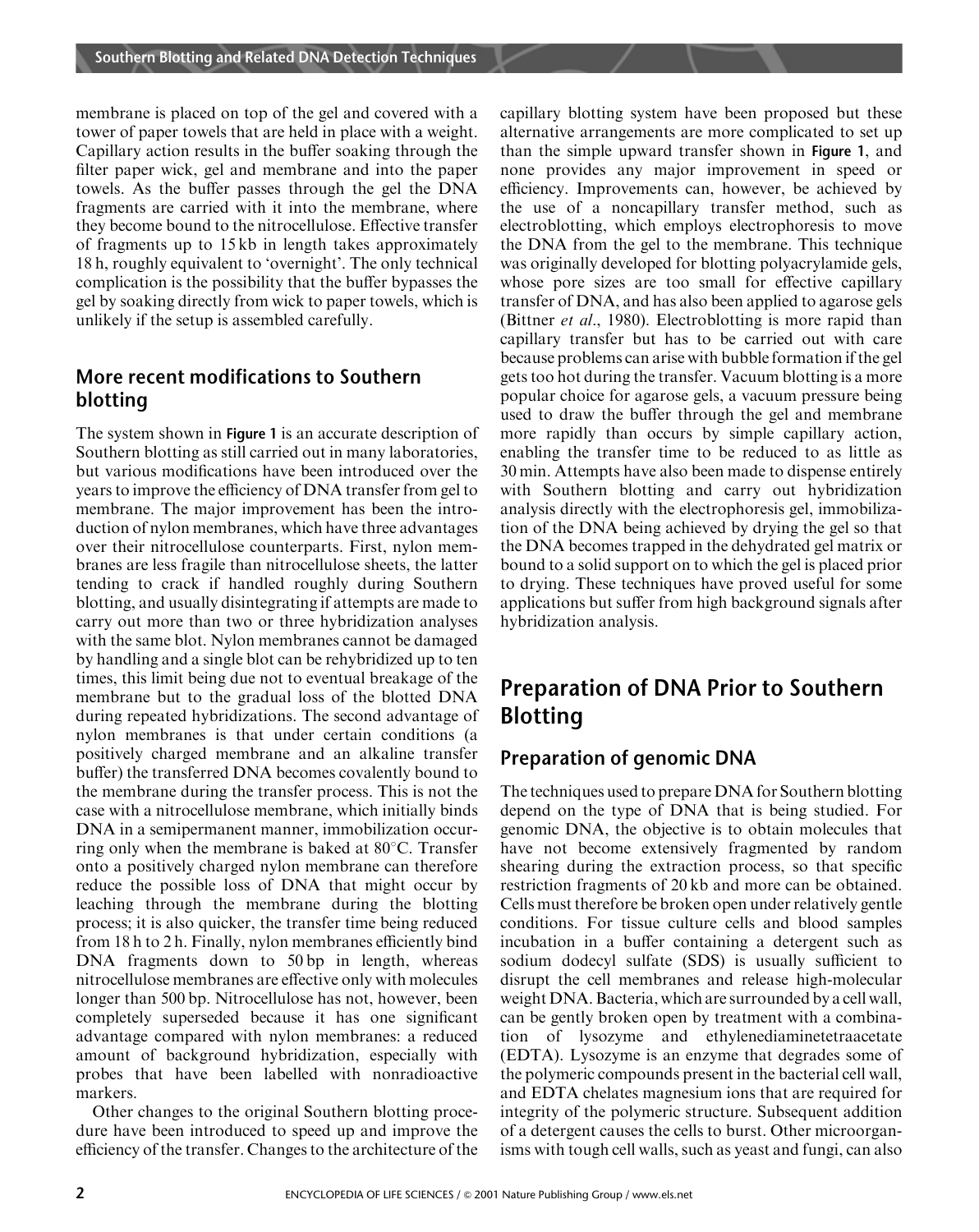be treated with appropriate cell wall-degrading enzymes, and the same is true for plant cells though the latter are usually broken open by physical grinding of tissues that have been frozen in liquid nitrogen. This causes some fragmentation of the DNA but provides a much higher yield.

After cell disruption, genomic DNA extraction procedures continue with steps aimed at removing the major biochemicals other than DNA present in the initial extract. A protease such as proteinase K might be included in the buffer used for cell disruption, in order to begin the degradation of proteins in the extract, but deproteinization is routinely carried out by phenol extraction, the addition of phenol or a 1 : 1 mixture of phenol and chloroform resulting in precipitation of proteins. After centrifugation, the precipitated proteins migrate to the interface between the organic and aqueous phases, whereas the nucleic acids remain in the aqueous phase. For plant extracts, which contain greater quantities of carbohydrates than are found in most animal and microbial cells, an additional purification involving the detergent cetyltrimethylammonium bromide (CTAB) is frequently used. This compound specifically binds nucleic acids, improving their recovery during phenol extraction. Most extraction procedures also include digestion of RNA with ribonuclease and a final treatment with ethanol,which precipitates the remaining nucleic acid polymers, enabling ribonucleotides and other low-molecular weight contaminants to be removed. The precipitated DNA is dried and then redissolved in water or a Tris–EDTA buffer.

#### Preparation of plasmid or bacteriophage DNA

Special techniques must be used if the objective is to obtain plasmid or bacteriophage DNA from bacterial clones. Plasmid DNA can be obtained by any one of several techniques that exploit the physical differences between plasmids and bacterial genomic DNA, plasmids being small supercoiled molecules whereas genomic DNA, after cell disruption, is present as long, linear fragments. A popular method involves treatment of the cell extract with alkali, which precipitates the linear DNA but leaves supercoiled plasmids in solution. Bacteriophage DNA, for example recombinant  $\lambda$  or M13 vectors, is usually obtained directly from bacteriophage particles secreted by infected bacteria, the purification process being simplified by the fact that these particles consist solely of DNA and protein.

# DNA Blotting Techniques

After the purified DNA has been treated with one or more restriction endonucleases it is fractionated by agarose gel electrophoresis and the gel then pretreated prior to setting

up the Southern blot. The pretreatment has two objectives. First, it is desirable to break the DNA molecules in individual bands within the gel into smaller fragments, because smaller fragments transfer more quickly than larger ones. This is achieved by soaking the gel in  $0.25 \text{ mol L}^{-1}$  HCl for 30 min, which results in a small amount of depurination – cleavage of the  $\beta$ -N-glycosidic bond between purine bases (adenine or guanine) and the sugar component of their nucleotides – which is followed by decomposition of the sugar structure and breakage of the polynucleotide chain. The second pretreatment is with an alkaline solution that denatures the double-stranded DNA molecules by breakage of their hydrogen bonds, so the molecules become single-stranded. This aids their transfer and subsequent binding to the membrane,and also ensures that after binding the base-pairing components of the polynucleotides are available for hybridization with the probe.

If a nitrocellulose membrane is being used then the alkali pretreatment is followed by neutralization of the gel by soaking in a Tris-salt buffer, this step being essential because DNA does not bind to nitrocellulose at a pH of greater than 9.0. The Southern blot is then set up, as illustrated in Figure 1, with a high-salt transfer buffer, usually the formulation called '20  $\times$  SSC', which comprises  $3.0 \text{ mol L}^{-1}$  NaCl (salt) and  $0.3 \text{ mol L}^{-1}$ sodium citrate. The same buffer can be used for transfer to a nylon membrane, but with a positively charged nylon membrane an alkaline transfer buffer  $(0.4 \text{ mol L}^{-1} \text{NaOH})$ is used because, as described earlier, this results in immediate covalent attachment of the transferred DNA to the membrane. With this type of transfer the alkali pretreatment is unnecessary. The blot is then left for at least 18 h for a high-salt transfer, or 2 h for an alkaline blot.

After blotting, the transfer setup is dismantled and the membrane rinsed in 2  $\times$  SSC and left to dry. If the blot has been made onto a nitrocellulose or uncharged nylon membrane, then the DNA is only loosely bound to the membrane at this stage. More permanent immobilization must therefore be carried out, either by baking at  $80^{\circ}$ C for 2h, which results in noncovalent but semipermanent attachment of DNA to a nitrocellulose membrane, or UV irradiation, which results in covalent attachment of DNA to a nylon membrane.

## DNA/DNA Hybridization

Hybridization analysis is based on the principle that two polynucleotides will form a stable hybrid by base-pairing if their nucleotide sequences are wholly or partly complementary. A specific restriction fragment in a Southern blot can therefore be detected if the membrane is probed with a second, labelled DNA molecule that has the same, or similar, sequence as the fragment being sought. We will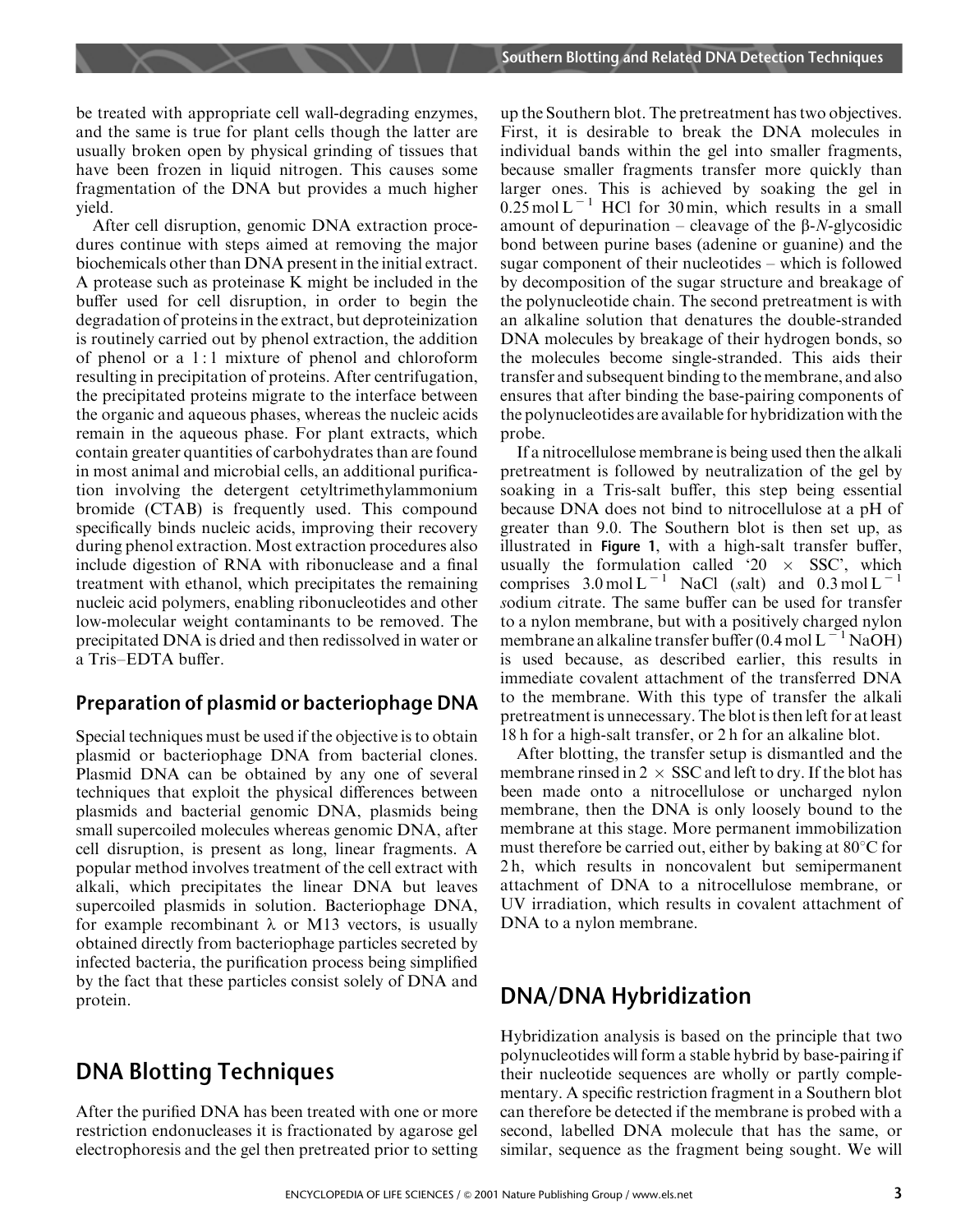examine the types of hybridization probe that can be used later; first we will survey the methodology used for hybridization analysis.

#### Prehybridization of a Southern blot

Hybridization analysis is carried out by soaking the Southern blot in a buffer containing the hybridization probe, usually in a tube that is constantly rotated so all parts of the membrane are exposed to the probe, or alternatively in a sealed plastic bag that is placed on a shaker. Hybridization is carried out in two stages. First, the membrane is prehybridized in a solution designed to block the unused DNA binding sites on the membrane surface. If this step is omitted then the probe will bind nonspecifically to the surface of the membrane and the signal resulting from hybridization to the specific restriction fragment will be difficult if not impossible to identify. The prehybridization solution therefore contains nonbiological polymeric compounds such as polyvinylpyrrolidone and/or biological polymers such as Ficoll (a carbohydrate-based compound), bovine serum albumin or dried milk. DNA from an organism unrelated to the one whose DNA has been blotted can also be used (salmon sperm DNA is a popular choice). Prehybridization takes between 15 min and 3 h at  $68^{\circ}$ C, depending on the type of membrane.

#### The hybridization and washing steps

The second stage is the actual hybridization, which is carried out in a high-salt buffer containing a detergent, usually  $2 \times SSC + 1\% SDS$ . Two issues are critical at this stage of the experiment. First, enough probe DNA must hybridize to the target restriction fragment to produce a clear signal that can be discerned by the detection system appropriate for the label carried by the probe. For the most demanding applicationsuch as detection of a single copy gene in human genomic DNA, achieving sufficient sensitivity might be a problem even if the maximum amount of genomic DNA is loaded on to the electrophoresis gel (in practice, about  $10 \mu$ g of DNA per lane) and the probe has been labelled to its maximal specific activity  $\epsilon > 10^9$  dpm  $\mu$ g<sup>-1</sup> for a <sup>32</sup>P radioactive label). Increasingly greater problems will be encountered if a radioactive label other than  $^{32}P$  is used, such as  $^{35}S$ , which is generally suitable only for probing less complex DNAs such as restricted plasmid or bacteriophage clones, or if a nonradioactive probe is employed. Under these circumstances some increase in sensitivity can be obtained by including an inert polymer such as 10% dextran sulfate or 8% polyethylene glycol 6000 in the hybridization solution. These polymers are thought to induce the probe molecules to form networks so that greater amounts of DNA hybridize to the target sites on the membrane. In practice,

a 10- to 100-fold increase in sensitivity can be achieved (Amasino,1986).

The second critical factor that must be considered during the hybridization step is the specificity of the reaction. If the probe DNA has been carefully chosen then it will contain a region that is completely complementary to all or a part of the blotted restriction fragment that is being sought. If this hybridizing region in the probe is not completely complementary to the target, then it will at least have a region of strong similarity so that a stable hybrid can form. The problem is that the probe also has the potential to hybridize to any other blotted DNA fragments with which it has partial complementarity. The hybridization experiment will never give an unambiguous signal if the probe is more similar to a second restriction fragment than it is to the one being sought, but problems with nonspecific hybridization can still arise even if the best match is with the specific target. This means that the hybridization step must be carried out at a 'stringency' that results in the specific probe–target hybrid remaining stable while all other hybrids are unstable, the stringency being determined by the composition of the hybridization buffer and the temperature at which the experiment is carried out. Buffer composition is relevant because hybrid stability is dependent on the ionic strength and the presence of destabilizing agents, such as formamide, which disrupt hydrogen bonds. Temperature is relevant because the melting temperature  $(T<sub>m</sub>)$ , the highest temperature at which the hybrid is stable) of a fully base-paired hybrid is higher than that for one in which some base pairs have not formed because the probe and target DNAs are not fully complementary. Formation of the desired hybrid,and destabilization of nonspecific hybrids, can therefore be achieved by utilizing an appropriate combination of buffer composition and hybridization temperature. A number of different strategies are possible. If the probe is  $> 100$  bp in length, for example a cloned restriction fragment, then the initial hybridization is usually carried out at  $68^{\circ}$ C in a high-salt buffer, this representing highly stringent conditions under which only stable hybrids are expected to form, with very little if any nonspecific hybridization. With this strategy, washing steps that are carried out after hybridization are designed simply to remove the nonhybridized probe. However, if a short oligonucleotide probe is used (15–25 nucleotides in length), then the hybridization step is usually carried out under conditions of low stringency (typically at a temperature several degrees below the calculated  $T<sub>m</sub>$  for the desired hybrid), so that all potential hybrids, including nonspecific ones, are able to form. Specificity is then achieved by a series of washes at increasing temperatures so that, hopefully, only the desired hybrid remains at the end of the procedure.

After washing, the membrane is subjected to the detection procedure appropriate for the label that has been used, for example autoradiography for a radioactive label. Subsequent reprobing is possible if the membrane is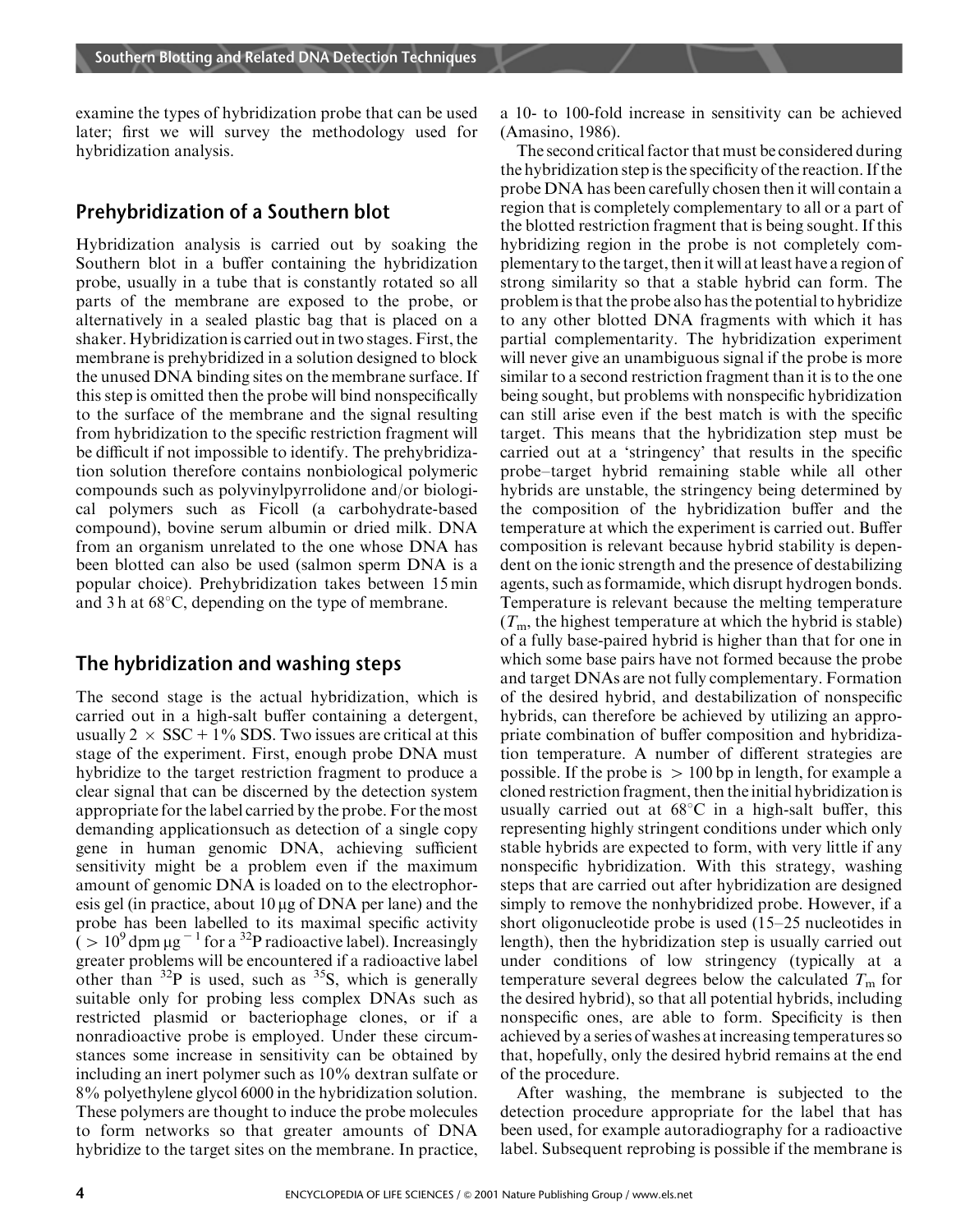'stripped' by washing in a high-temperature buffer containing alkali and detergent to destabilize the hybridized DNA. This procedure is never wholly satisfactory as it is difficult to avoid removing some of the blotted DNA at the same time, so even nylon membranes carrying covalently bound DNA can only be reprobed ten or so times.

## Types of Hybridization Probes

Any DNA molecule that is complementary to the restriction fragment being sought can be used as the probe. Depending on the application (see below), the probe might itself be a restriction fragment, or it might be a DNA molecule obtained by the polymerase chain reaction (PCR), or a cDNA prepared by complementary DNA synthesis from an mRNA template. Synthetic oligonucleotides are also frequently used as hybridization probes, especially when discrimination between very similar target DNAs is required. This is because oligonucleotides of 15– 25 nucleotides in length form hybrids whose melting temperatures can be estimated from the formula:

 $T_m$  = (2  $\times$  number of A and T nucleotides)

 $+(4 \times$  number of G and C nucleotides) °C

The  $T_{\rm m}$  values for most 15–25mer oligonucleotides fall between 40 and  $90^{\circ}$ C. A single nonbase-paired nucleotide position in the hybrid between the oligonucleotide probe and target DNA can reduce the  $T_m$  by 3–5°C, so careful control of the posthybridization wash temperature can distinguish a target site that is completely complementary to the probe from one that differs at just a single nucleotide position,enabling highly specific probing to be carried out.

A second popular type of hybridization probe is one made of RNA rather than DNA. RNA probes have a number of advantages compared with their DNA counterparts, the most important of which in practical terms is the availability of methods for synthesis in the test tube of large amounts of an RNA probe from a DNA molecule that has been cloned adjacent to a promoter for a bacteriophage RNA polymerase. Starting with  $1 \mu$ g of cloned DNA, purified T7 RNA polymerase, for example, can make up to  $30 \mu$ g of RNA in  $30 \text{ min}$ , this RNA being labelled with a specific activity of over  $10^9$  dpm  $\mu$ g<sup>-1</sup> if a <sup>32</sup>P-labelled ribonucleotide is included in the reaction mixture. RNA probes also have the advantage of being single-stranded, which means that the effective probe concentration does not decline during the hybridization, as happens with a double-stranded DNA probe due to base-pairing of the two complementary probe molecules to one another.

## Applications and Limitations of Southern Blotting

The applications of Southern blotting are diverse and are not easily summarized in a short article. Two examples will suffice to illustrate the range of research questions to which the technique can be applied.

#### Southern blotting in clone identification

The commonest applications of Southern blotting occur during projects aimed at identification and cloning of a specified gene. Southern blotting of genomic DNA is used to identify one or more restriction fragments that contain the gene being sought and, after cloning and tentative identification of the desired recombinant by colony or plaque hybridization probing, Southern blotting of restricted clone DNA is used to confirm the clone identification and possibly to locate a shorter restriction fragment, containing the sequence of interest, from within the cloned DNA. The latter application is important because the interesting gene sequence might be just a few kb in length but contained initially in a genomic clone of several hundred kb prepared with a high-capacity vector such as a bacterial or yeast artificial chromosome. For Southern blotting to be applicable to gene identification it is of course necessary to have a suitable hybridization probe, one that will detect specifically the one or more restriction fragments that contain the gene being sought. Often the gene will have already been cloned as a cDNA that can be used as a probe for identification of the genomic version of the gene. Alternatively, if the gene has been cloned from a related organism, one in which the gene sequence is likely to be similar to that in the organism now being studied, then heterologous probing can be used, in which some noncomplementarity between probe and target is tolerated during the hybridization step. This approach can be used, for example, to identify homologues of human genes in the genomes of other primates, and can even be used across broad species barriers, for example by using *Drosophila* genes as probes for related human sequences. Another possibility is to use the amino acid sequence of the protein coded by the desired gene to design a mixed oligonucleotide probe, one that consists of a variety of related sequences that together include all the combinations that would code for a short segment of the amino acid sequence. For example, the mixed oligonucleotide 5'-AA(C/U)GA(A/ G)AUGUU(C/U)UGGUA(C/U)GG-3', which contains sixteen different sequences, covers all possibilities for the amino acid sequence asparagine-glutamine-methioninephenylalanine-tryptophan-tyrosine-glycine and would be expected to detect the DNA sequence coding for this protein segment when used at a sufficiently high stringency in a Southern hybridization experiment.